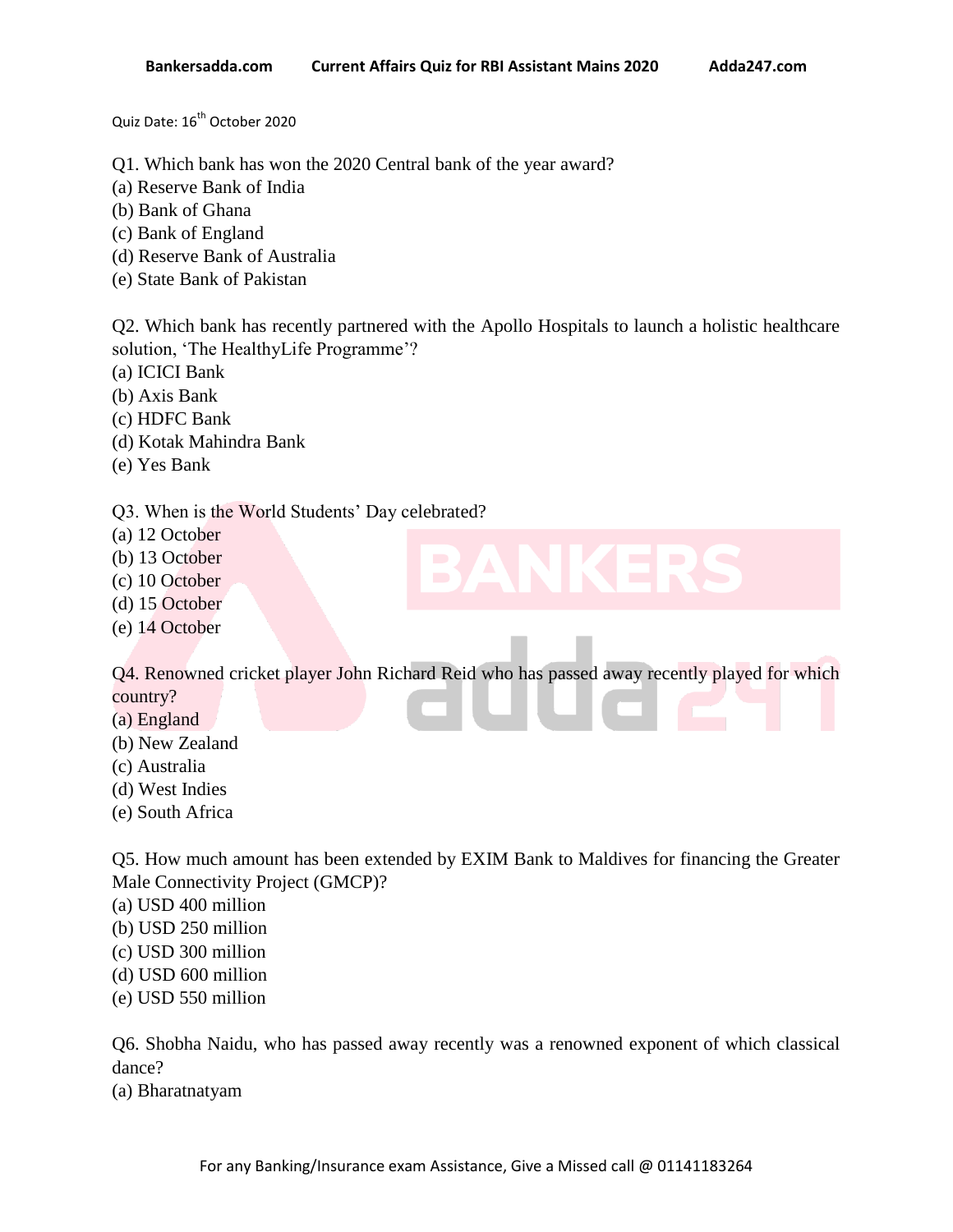- (b) Kuchipudi
- (c) Kathakali
- (d) Mohiniyattam
- (e) Odissi

Q7. Who among the following has won the Governor of the year at the Central bank of the year award 2020?

- (a) Jon Cunliffe
- (b) Chrystia Freeland
- (c) Mervyn King
- (d) Andrew Bailey
- (e) Mark Carney



Q8. International Day of Rural Women is marked every year on which day?

- (a) 15 October
- (b) 14 October
- (c) 13 October
- (d) 12 October
- (e) 11 October

Q9. AICTE has joined hands with which tech giant to skill students and educators in new-age technologies including AI?

- (a) Apple
- (b) Facebook
- (c) Google
- (d) Microsoft
- (e) IBM

Q10. Which state has launched the "Sujal"- "Drink from Tap Mission" scheme to provide piped water connections to all urban areas?

- (a) Gujarat
- (b) Odisha
- (c) Maharashtra
- (d) Kerala
- (e) Tamil Nadu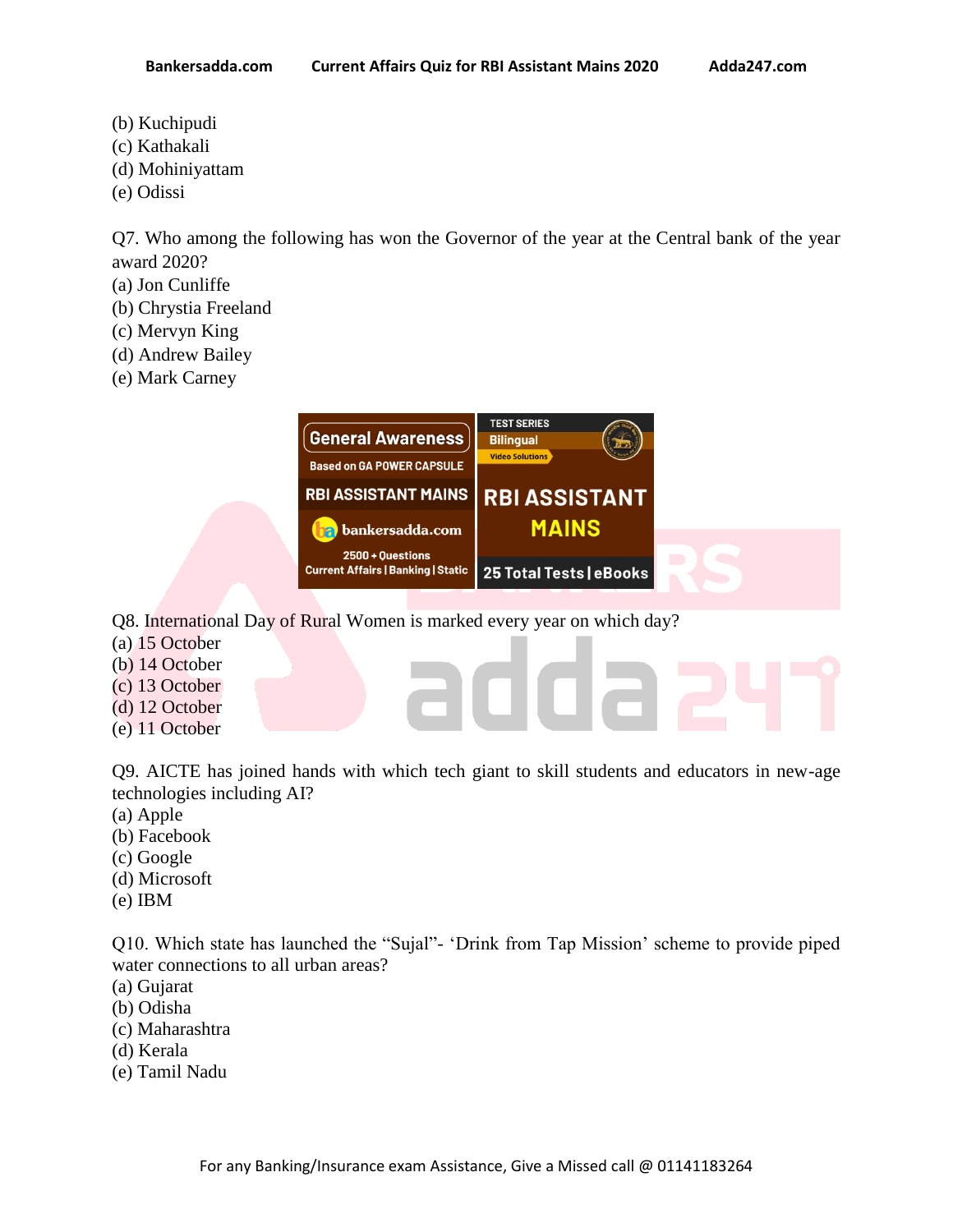Q11. What is the theme of International Day of Rural Women 2020?

(a) Challenges and opportunities in climate-resilient agriculture for gender equality and the empowerment of rural women and girls

(b) Sustainable infrastructure, services and social protection for gender equality and the empowerment of rural women and girls

(c) Rural Women and Girls Building Climate Resilience

(d) Building rural women"s resilience in the wake of COVID-19

(e) Climate is changing. Food and agriculture must too

Q12. World Students" Day is observed to mark the birth anniversary of which leader?

- (a) Atal Bihari Vajpayee
- (b) Sarvepalli Radhakrishnan
- (c) A.P.J. Abdul Kalam
- (d) Rajendra Prasad
- (e) Jawaharlal Nehru

Q13. Which of the following state has signed a pact with Vedanta Group firm Hindustan Zinc Ltd (HZL) to set up a greenfield zinc smelter in the state?

- (a) Gujarat
- (b) Maharashtra
- (c) Madhya Pradesh
- (d) Uttar Pradesh
- (e) West Bengal

Q14. Prime Minister Narendra Modi will release a commemorative coin of Rs 75 denomination on the occasion of 75th Anniversary of

- (a) World Health Organization
- (b) International Labour Organization
- (c) Food and Agriculture Organisation
- (d) United Nations
- (e) World Trade Organization

Q15. Russia has given regulatory approval to a second Covid-19 vaccine, named  $'$ , after early-stage studies.

(a) SARS-CoV

- (b) Sputnik V
- (c) mRNA-1273
- (d) AstraZeneca
- (e) EpiVacCorona

# **Solutions**

#### S1. Ans.(b)

Sol. Bank of Ghana has won the Central bank of the year award 2020.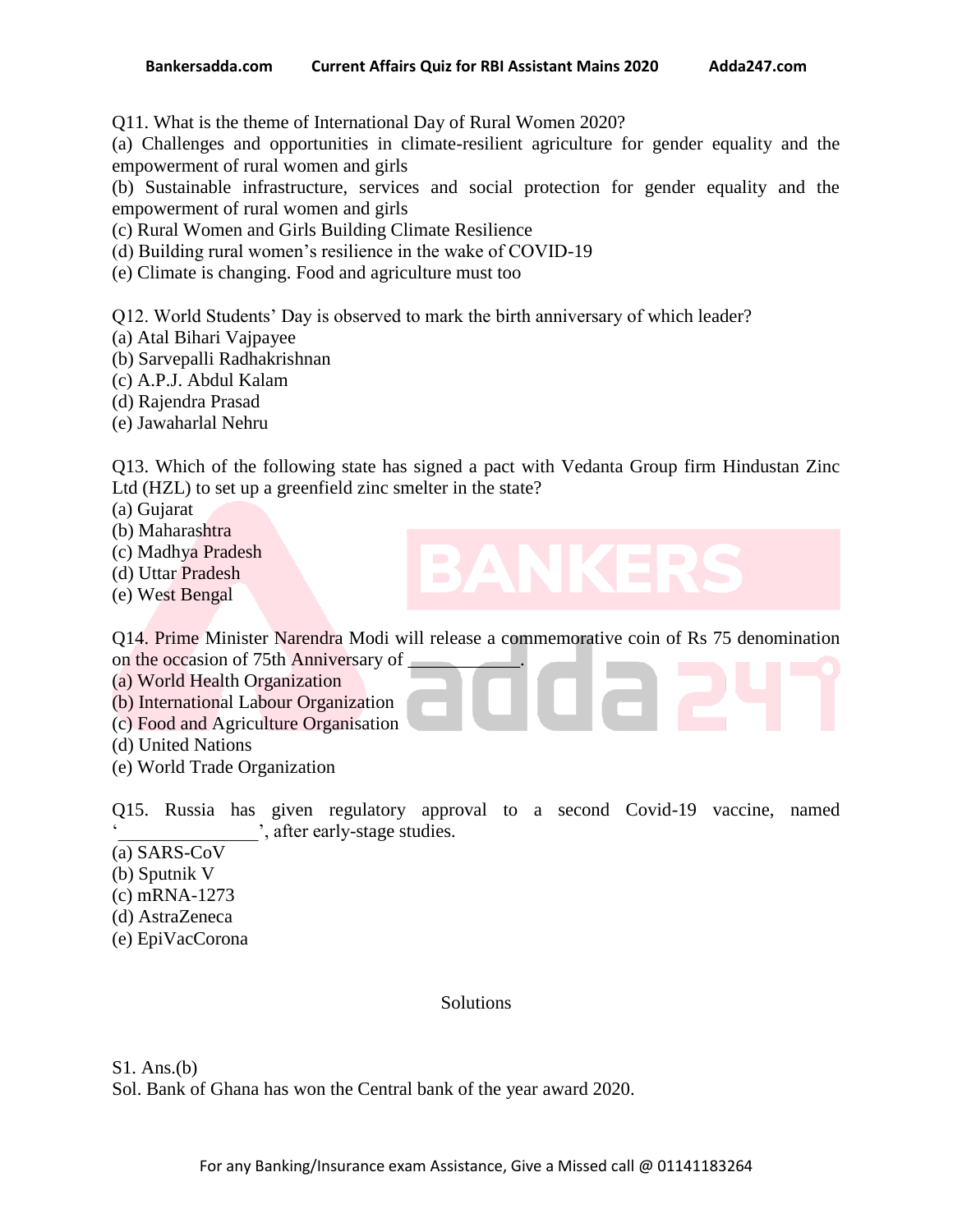## S2. Ans. $(c)$

Sol. HDFC Bank and Apollo Hospitals have collaborated to launch a holistic healthcare solution, 'The HealthyLife Programme', exclusively for HDFC Bank customers, to make healthy living accessible and affordable while making the process convenient and easy for the customers.

# S3. Ans.(d)

Sol. World Students" Day is observed every year on October 15.

### S4. Ans.(b)

Sol. :John Richard Reid, former New Zealand cricketer, and allrounder passed away at the age of 92 years in Auckland.

### S5. Ans.(a)

Sol. The Export-Import Bank of India (Exim Bank) on behalf of the Government of India has extended a Line of Credit (LoC) of USD 400 million (about Rs 2,932 crore) to Maldives.

## S6. Ans.(b)

Sol. One of the renowned Kuchipudi dance exponents of India, Shobha Naidu, has passed away due to illness.

#### S7. Ans.(e)

Sol. Mark Carney (Governor of the Bank of England) has won the Governor of the year at the Central bank of the year award 2020.

S8. Ans.(a)

Sol. The International Day of Rural Women is observed on October 15 each year.

S9. Ans.(d)

Sol. Technology giant Microsoft and All India Council For Technical Education (AICTE) have partnered to empower students and educators in new-age technologies, including artificial intelligence (AI), Internet of Things (IoT), data science and cloud computing.

S10. Ans.(b)

Sol. Odisha Chief Minister Naveen Patnaik inaugurated "Sujal"- "Drink from Tap Mission" scheme on 13 October 2020, to provide round the clock supply of quality tap drinking water in all urban areas of the state.The state has set the target to provide piped water connections to all urban areas in the state by March 2022.

S11. Ans.(d)

Sol. The theme for this International Day of Rural Women is "Building rural women's resilience in the wake of COVID-19," to create awareness of these women"s struggles, their needs, and their critical and key role in our society.

S12. Ans.(c)